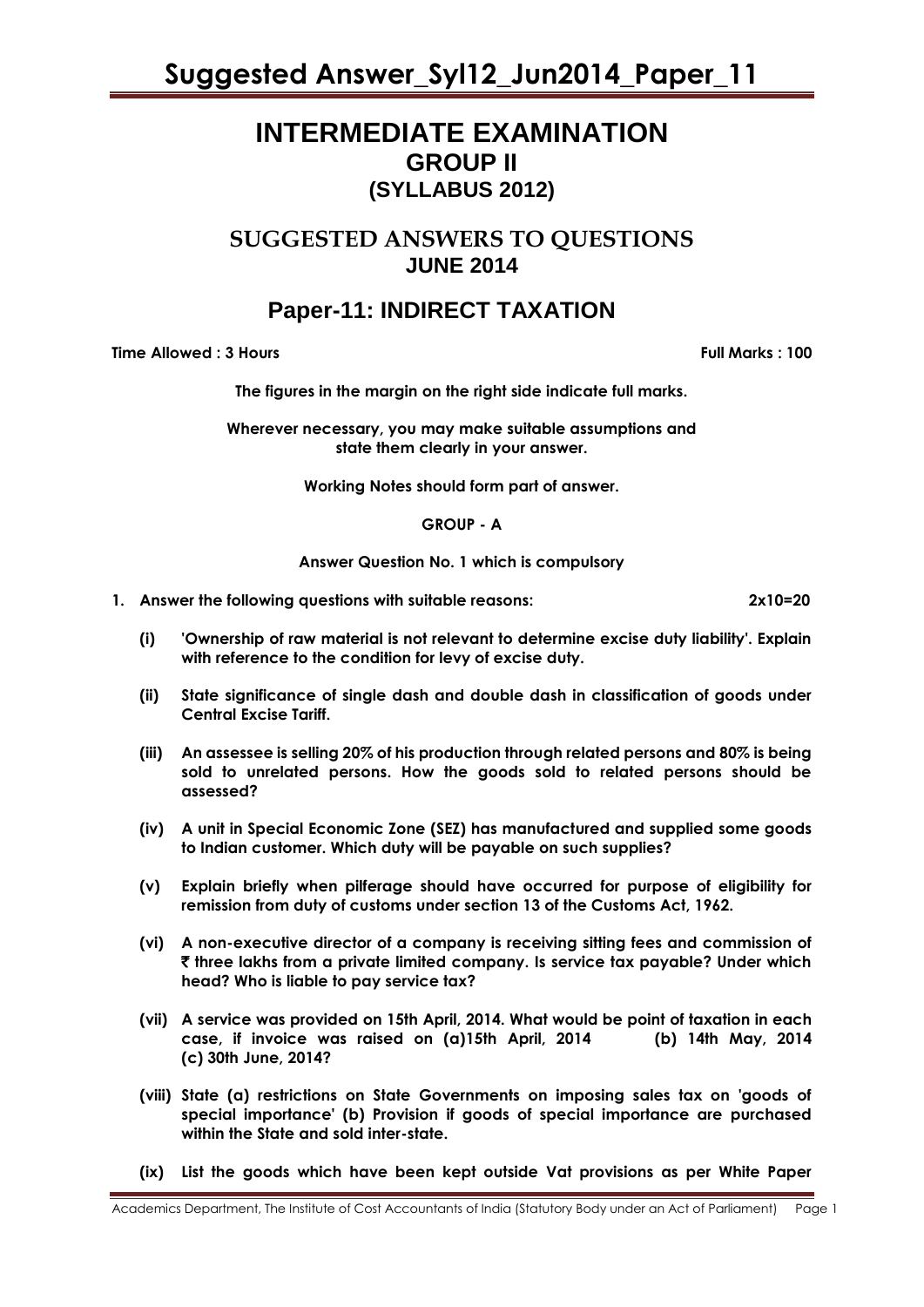# **released on Vat.**

# **(x) Which entry in Seventh Schedule to Constitution of India is relevant for purpose of imposition of service tax?**

## **Answer:**

- **1.** (i) The duty of Central Excise is levied if the following conditions are satisfied:
	- The duty is on goods.
	- The goods must be excisable.
	- The goods must be manufactured or produced.
	- Such manufacture or production must be in India.

Excise duty is payable even if goods are manufactured by a job work basis, even if the raw material does not belong to him. The job worker is liable to pay excise duty on value including the value of raw material. That is why it is said that ownership of raw material is not relevant.

- (ii) Single dash (-) at the beginning of description of any article or group of articles in Tariff indicates a group, while two dashes (- -) at the beginning indicate a sub-group of a group with single dash. The single dash (-) indicates primary classification of article covered by the heading, while double dash (- -) is the sub-classification of the preceding article which has single dash (-) i.e. it is a sub-classification of primary classification.
- (iii) In case of 20% goods sold through related person, excise duty will be payable on the basis of price at which the related person is making sale to unrelated buyers.
- (iv) The duty payable is customs duty as if it is imported by the DTA unit (i.e. unit in Domestic Tariff Area). The DTA unit is required to file Bill of Entry and pay normal customs duty.
- (v) Section 13 of Customs Act provides that duty on pilfered goods is not payable if the imported goods are pilfered before order of clearance is made by proper officer for home consumption of deposit in a warehouse.
- (vi) Service tax is payable under 'Other Taxable Services' @ 12.36%. The company which is receiving the service of director is liable to pay service tax under reverse charge mechanism [RCM].
- (vii) (a) 15th April 2014 (b) 14th May 2014 (c) 15th April 2014.
- (viii)(a) State Government cannot impose sales tax exceeding 4% (b) If declared goods are sold inter-state, tax paid within the State is reimbursed to seller. Goods should be sold inter-state in same form.
- (ix) The goods which will be outside VAT will be liquor, lottery tickets, petrol, diesel, aviation turbine fuel and other motor spirit since their prices are not full market determined.
- (x) Entry 97 i.e. Residual Powers in List I of Seventh Schedule, which reads as follows 'Any other matter not included in List II or List III including any tax not mentioned in list II or list  $III'.$

### **Group B**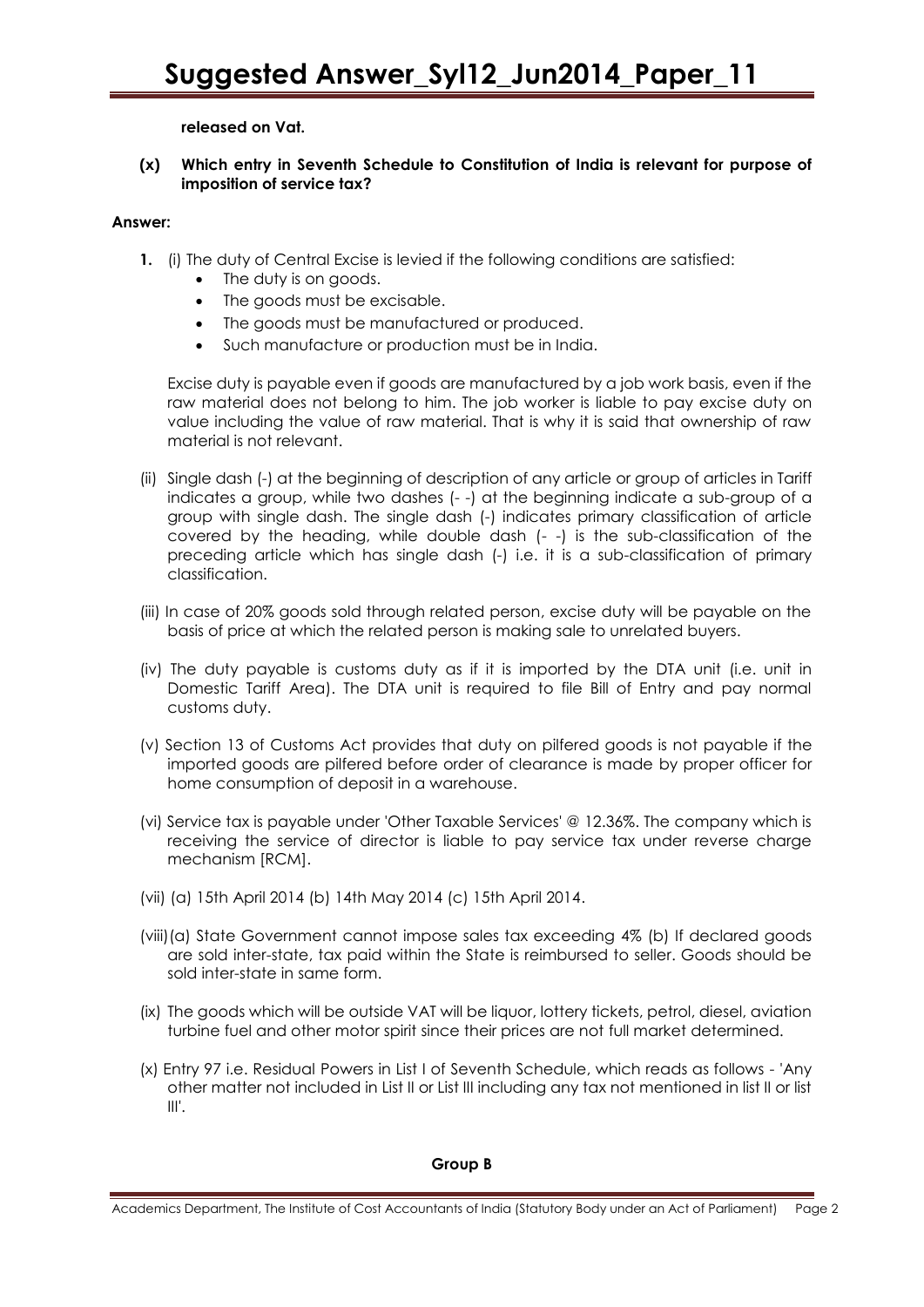## **Answer any eight questions out of the ten questions given**

- **2. (a) Cost of a machine manufactured by a manufacturer was** ` **10 lakhs. It was high due to some factors beyond his control. Some of his competitors were selling the similar machine for** ` **7 lakhs. Hence, the manufacturer decided to sale the machine at a loss to penetrate the market. Excise department contended that excise duty should be payable on basis of cost of production, even if the machine is sold at lower price. Advise the manufacturer about the correct legal position. 4**
	- **(b) Explain difference between duty drawback under section 74 of Customs Act and** section 75 of Customs Act.
	- **(c) A dealer claims that he has sent some goods out of State on stock transfer basis. What evidence he is required to produce before sales tax officer to prove the stock transfer? If he is unable to produce that evidence, what are the consequences? 3**

### **Answer:**

**2. (a)** The facts of the case are similar to decision of Supreme Court. In CCEx. Mumbai v. Fiat India Pvt. Ltd. (2012) 283 ELT 161 (SC), it has been held that if goods are sold below the cost of production, the price would not be 'normal price'. The price charged would not be 'sole consideration'. Intention to penetrate the market or meet the competition would be the additional consideration. In that case, excise duty will be payable on the basis of cost of production plus profit and not on the basis of transaction value (selling price).

However, in this case, such sale was continuing for more than five years and not for temporary period. Hence, CBE&C has clarified that the decision of Fiat will apply when the facts are similar. In other words, if such sale is for temporary period for some reasons, the Fiat judgment will not apply and excise duty will be payable on basis of transaction value.

- **(b)** Difference between duty drawback under section 74 of Customs Act and section 75 of Customs Act:
	- i. Section 74 is applicable when imported goods are re-exported as it is, and article is easily identifiable while section 75 is granted when imported materials are used in the manufacture of goods which are then exported.
	- ii. Drawback, in relation to any goods exported out of India, means refund of duty paid on importation of such goods in terms of section 74. Thus, drawback is allowed only on import duties of customs.

As per section 75, "Drawback" in relation to any goods manufactured in India and exported, means the rebate of duty or other things, as the case may be, chargeable on imported materials or excisable materials used or taxable services used as input services in the manufacture of such goods.

iii. As per section 74, the identity of the goods exported should be established as the one, which was imported on payment of duty.

The goods exported under section 75 are made of such inputs which are manufactured, processed or any operations are carried on them before their export.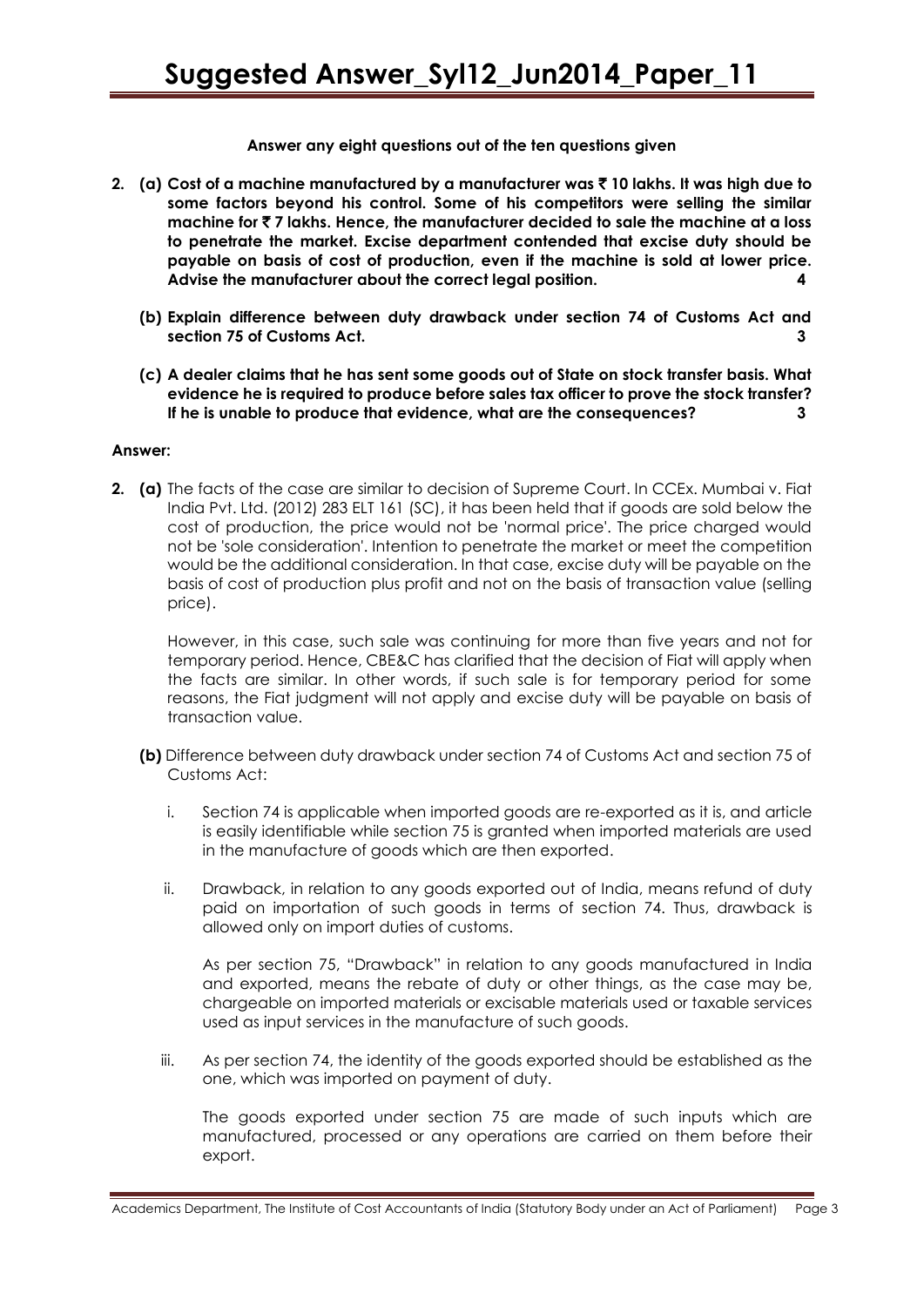- iv. Drawback under section 74 is available on all goods (Identification is the only criterion) while Drawback under section 75 is available only on notified goods.
- v. Under the section 74, the exported goods should have been imported and customs duty be paid thereon. But under section 75, the goods to be exported may be manufactured or processed from imported or indigenous inputs or by utilizing input services.
- vi. As per section 74, the rate of drawback is 98% in case the goods are exported without use. The rate of drawback on goods taken into use is separately notified depending upon the period of use, depreciation in value and other relevant factors.

As per section 75, rate of drawback per unit of final article to be exported is fixed by taking into account — Mode of manufacture, Input-output ratio, Standardization of the products etc.

- vii. In case of section 74, the goods should be exported within two years from the date of payment of duty or such extended time as the board may allow. But there is no such restriction in case of section 75.
- viii. There is no criterion of minimum value addition, which is to be fulfilled before export for claim of drawback as per section 74.

It has been specifically provided that there should not be negative value addition and in case where minimum value addition is specified the same should be achieved for claim of drawback as per section 75.

- ix. As per section 75, the sale-proceeds in respect of such goods on which the drawback has been allowed, have to be received by the exporter or by any person on his behalf within the period as specified in the FEMA, 1999. In absence of this, such drawback shall be deemed never have been allowed and procedure for recovery or adjustment of the drawback amount will be initiated. But there are no such provisions in this behalf as per section 74.
- x. The drawback is governed by the Re-export of imported goods under the section 74. While the drawback, in section 75, is governed by the Customs and Central Excise Duties and Service Tax Drawback Rules, 1995. The rules cover customs duty, central excise duty and service tax.

### **[Students can mention any 3 points]**

- **(c)** The dealer has to produce F form which is to be issued by the branch or depot which has received the goods despatched by dealer. If the dealer is unable to produce F form, the sale will be treated as sale within the State of dealer and will be liable to State Vat at applicable rate. Interest will also become payable for delayed payment.
- **3. (a) 'Narima Business Services', a proprietary firm, is a labour contractor supplying manpower to Garmil Interiors Pvt. Ltd. (Principal Employer). During October 2014, the wages paid to the labourer by Narima Business Services were** ` **1,40,000. They had paid employer's provident fund contribution of** ` **12,000 and ESIC contribution of**  ` **6,500. They also charged** ` **14,000 as their service charges. Calculate the service tax to be charged and payable by Narima Business Services. 5**
	- **(b) XYZ Ltd., a small scale manufacturer, purchased machine on 1.7.2010 for** ` **10,00,000 on which excise duty paid @ 10.30% was** ` **1,03,000. He availed the Cenvat credit and**

Academics Department, The Institute of Cost Accountants of India (Statutory Body under an Act of Parliament) Page 4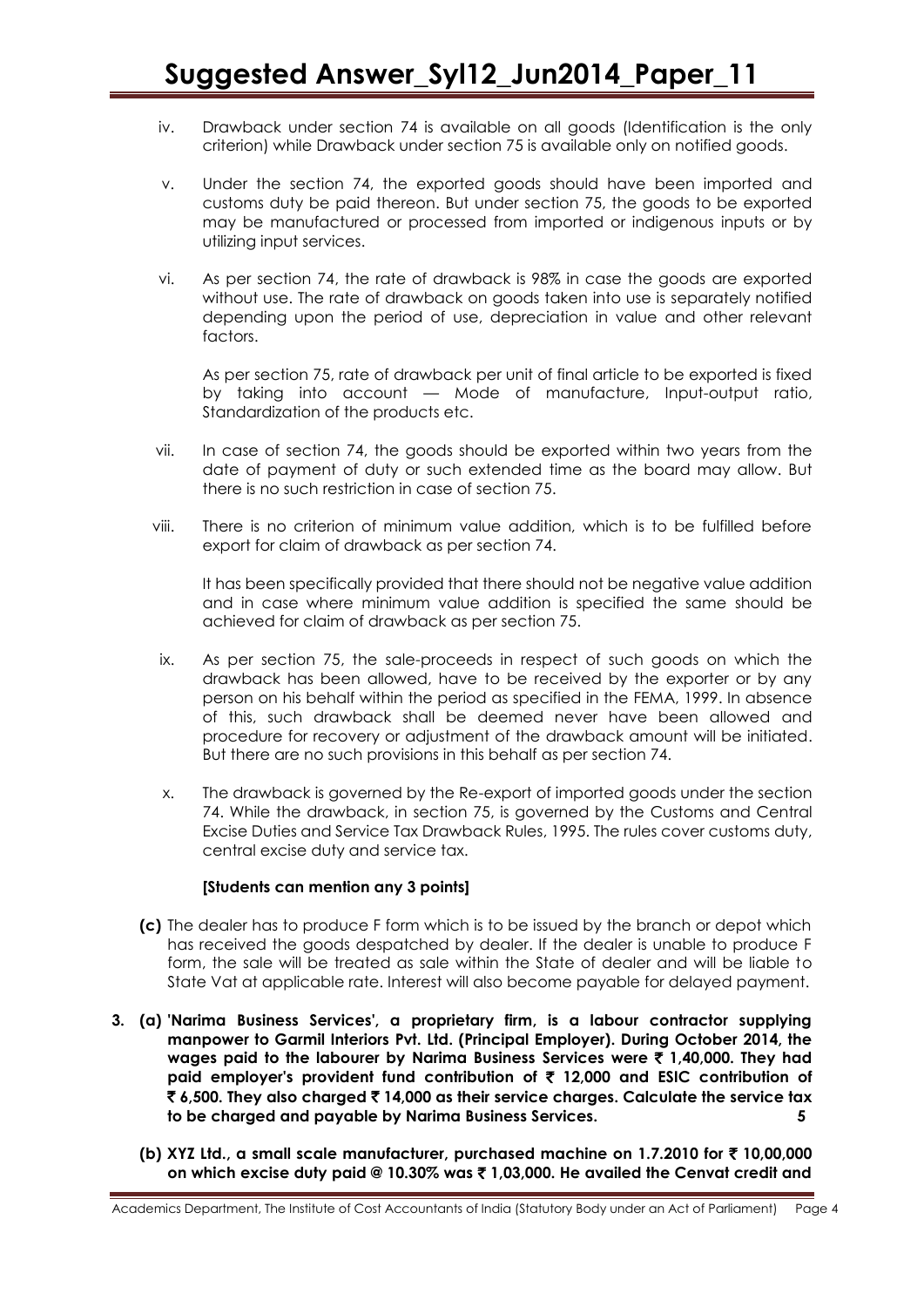**utilised the capital goods. On 2.10.2014 he sold the machinery as second hand goods for** ` **7,00,000. At the time of sale, the excise duty payable was 12.36%. State what steps he is required to take to comply with statutory provisions. 5**

## **Answer:**

- **3.** (a) Service tax is payable on total amount i.e. inclusive of wages  $\bar{\tau}$ 1,40,000, PF  $\bar{\tau}$ 12,000, ESIC contribution  $\bar{\xi}$ 6,500 and service charges of  $\bar{\xi}$ 14,000. Thus, service tax is payable on  $\texttt{[71,72,500]}$ . Service tax @ 12.36% is  $\texttt{[21,321]}$ . The service provider is proprietary firm and service receiver is company. Hence, partial reverse charge is applicable. Narima Business Services will be liable to pay 25% of service tax i.e. ₹5,330.25. Balance 75% of service tax i.e. ₹15,900.75 will be payable by service receiver i.e. Garmil Interiors Pvt. Ltd.
	- **(b)** Since the manufacturer is SSI unit, it can avail entire 100% Cenvat credit in the first year. Hence, it can avail Cenvat credit of  $\bar{\mathfrak{e}}$ 1,03,000. The capital goods have been utilised by XYZ Ltd. for following quarters - Year 2010 - 2, Year 2011 - 4, Year 2012 - 4, Year 2013 - 4, Year 2014 - 4. Total 18 quarters. Thus, it can keep Cenvat credit @ 2.5% per quarter i.e. 45%. Thus, it can retain Cenvat credit of ₹46,350 and is required to reverse balance Cenvat credit of  $\bar{\bar{\xi}}$  56,650.

The capital goods were sold for  $\overline{(7,00,000)}$ . Excise duty payable on the transaction value is  $\bar{x}86,520$ .

XYZ Ltd. is required to pay 'amount' equal to higher of the above. Thus, they are required to pay 'amount' of ₹86,520 under rule 3(5A) of Cenvat Credit Rules. He should prepare invoice giving details of 'amount' paid under rule 3(5A) of Cenvat Credit Rules.

- **4. (a) Determine liability of Vat of X Ltd. for the month of December 2013, using invoice method of computation, from the following data:**
	- **(i) Purchase price of goods acquired from local market (including State Vat @ 4%)**  ` **104 lakhs**
	- **(ii) Manufacturing cost including transportation, insurance, handling and warehousing cost incurred by X Ltd. ₹8,50,000**
	- **(iii) Goods sold at a profit margin of 14% of cost**
	- **(iv) Vat rate on sale of goods 12.50%. 4**
	- **(b) State salient features of EPCG scheme under Foreign Trade Policy. 3**
	- **(c) Discuss relevance of customs valuation in transfer pricing mechanism. 3**

### **Answer:**

**4.** (a) The purchase price includes Vat @ 4%. Hence, net purchase price is  $\bar{\tau}$ 100 lakhs. The Vat of 4 lakhs is not to be considered as cost as Vat credit is available.

The total cost of production is  $\overline{\xi}108,50,000$ . Profit margin @ 14% is  $\overline{\xi}15,19,000$ . Hence, selling price will be ₹1,23,69,000. Vat @ 12.50% on selling price will be ₹15,46,125.

X Ltd. has Vat credit of ₹4,00,000. Hence, net Vat payable is ₹11,46,125.

**(b)** Export Promotion Capital Goods (EPCG) scheme enables an Indian manufacturer to obtain capital goods at Nil rate of customs duty against commitment of export obligation.

Importer will be issued 'EPCG Authorisation' for this purpose.

EPCG scheme allows import of capital goods (including CKD/SKD thereof as well as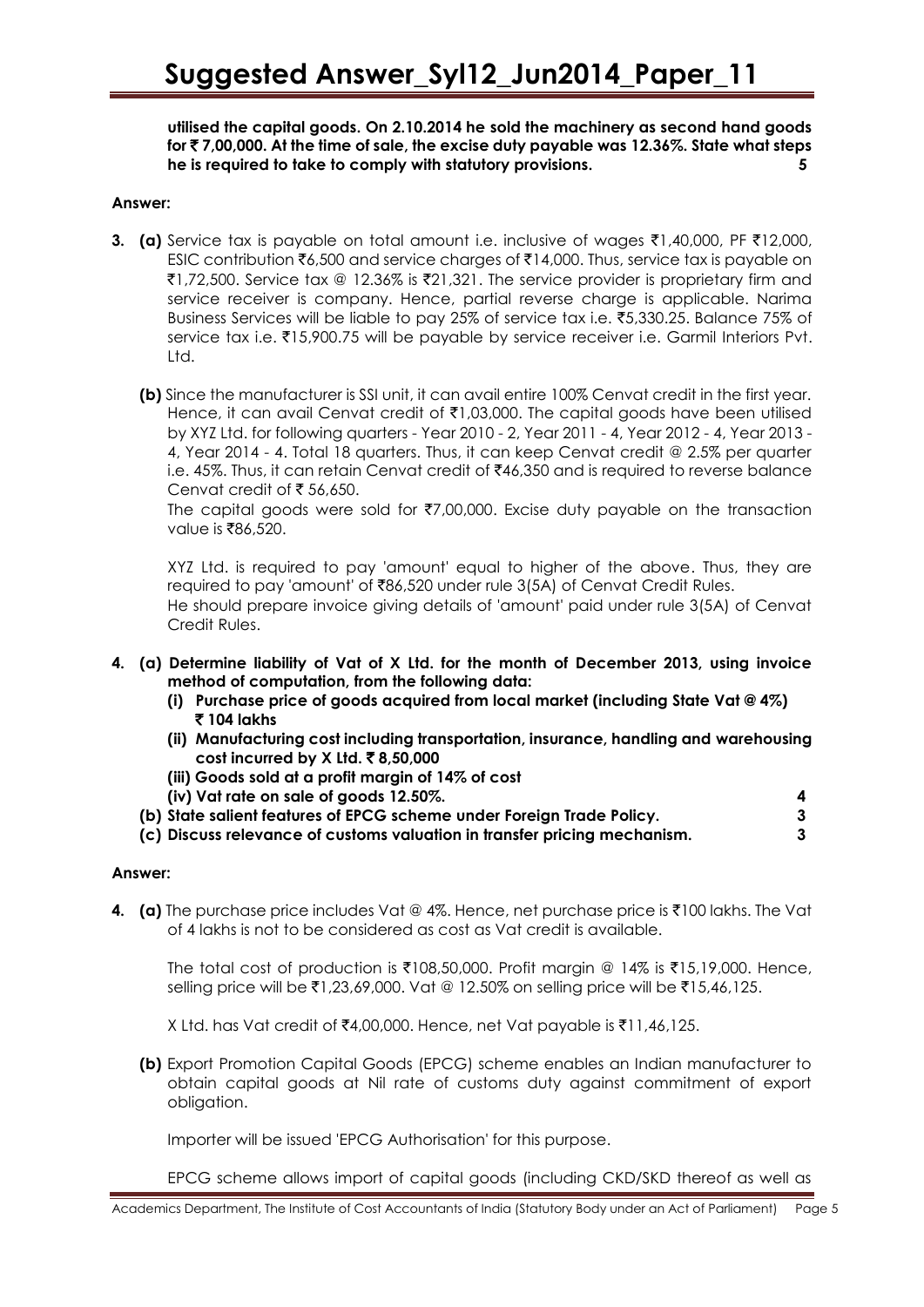computer software systems) for pre-production, production and post-production at zero Customs duty, subject to an export obligation equivalent to 6 times of duty saved on capital goods imported under EPCG scheme, to be fulfilled in 6 years reckoned from Authorization issue-date [para 5.1(a) of FTP w.e.f. 18-4-2013]

Import of capital goods shall be subject to Actual User condition till export obligation is completed.

**(c)** Concept of transfer pricing is mainly for taxation of international transaction. Sections 92 to 92F of Income Tax Act provide a statutory framework for computation of reasonable, fair and equitable profit and tax in India so that the profits chargeable to tax in India do not get diverted elsewhere by altering the prices charged and paid in intra-group transactions. Any income arising from an international transaction shall be computed having regard to arm's length price.

International transaction is subjected to the arm's length price only in case of transaction between two entities called associate enterprises.

One of the mechanism that can be adopted is that the goods are supplied by foreign associated enterprise at higher rates (if they want to reduce profit of Indian associated enterprise) or at lower price (if they want to reduce profit of the foreign enterprise. Same thing can happen if Indian associated enterprise exports the goods to foreign associated enterprise.

Customs Valuations make provisions for valuation in case of related party transactions. Customs also have data for this purpose. These provisions will be very helpful in determining that the transfer of goods is taking place at arm's length prices.

- **5. (a) Explain the method to be adopted for distribution of Cenvat credit by Input Service Distributor (ISD) under Cenvat Credit Rules. 4**
	- **(b) What is meant by 'Indian customs water' under section 2(28) of Customs Act, 1962? 3**
	- **(c) State the time limit for filing appeal before Commissioner (Appeals) in service tax. Can he condone delay in filing appeal? How much? If appeal is filed even beyond that limit, which authority can grant further condonation of delay in filing appeal? 3**

### **Answer:**

- **5. (a)** Rule 7 of Cenvat Credit Rules has been revamped w.e.f. 1-4-2012.
	- As per revised rule 7 of Cenvat Credit Rules, the distribution should be as follows -
	- (a) Credit distributed should not be more than credit of input service tax available.
	- (b) Credit of service tax attributable to services used in a unit exclusively engaged in manufacture of exempted goods or providing exempted services shall not be distributed.
	- (c) Credit of service tax attributable to service used wholly in a unit shall be distributed only to that unit.
	- (d) Credit of service tax attributable to service used in more than one unit shall be distributed pro-rata on the basis of turnover during the relevant period of the concerned unit to the sum total of turnover of all the units to which the service relates, during the same period [i.e. on the basis of turnover ratio during the 'relevant period1].

### **Tutorial Note:**

'Relevant Period' means (a) the month previous to the month during which Cenvat credit is distributed, (b) In case if any of its unit pays tax or duty on quarterly basis as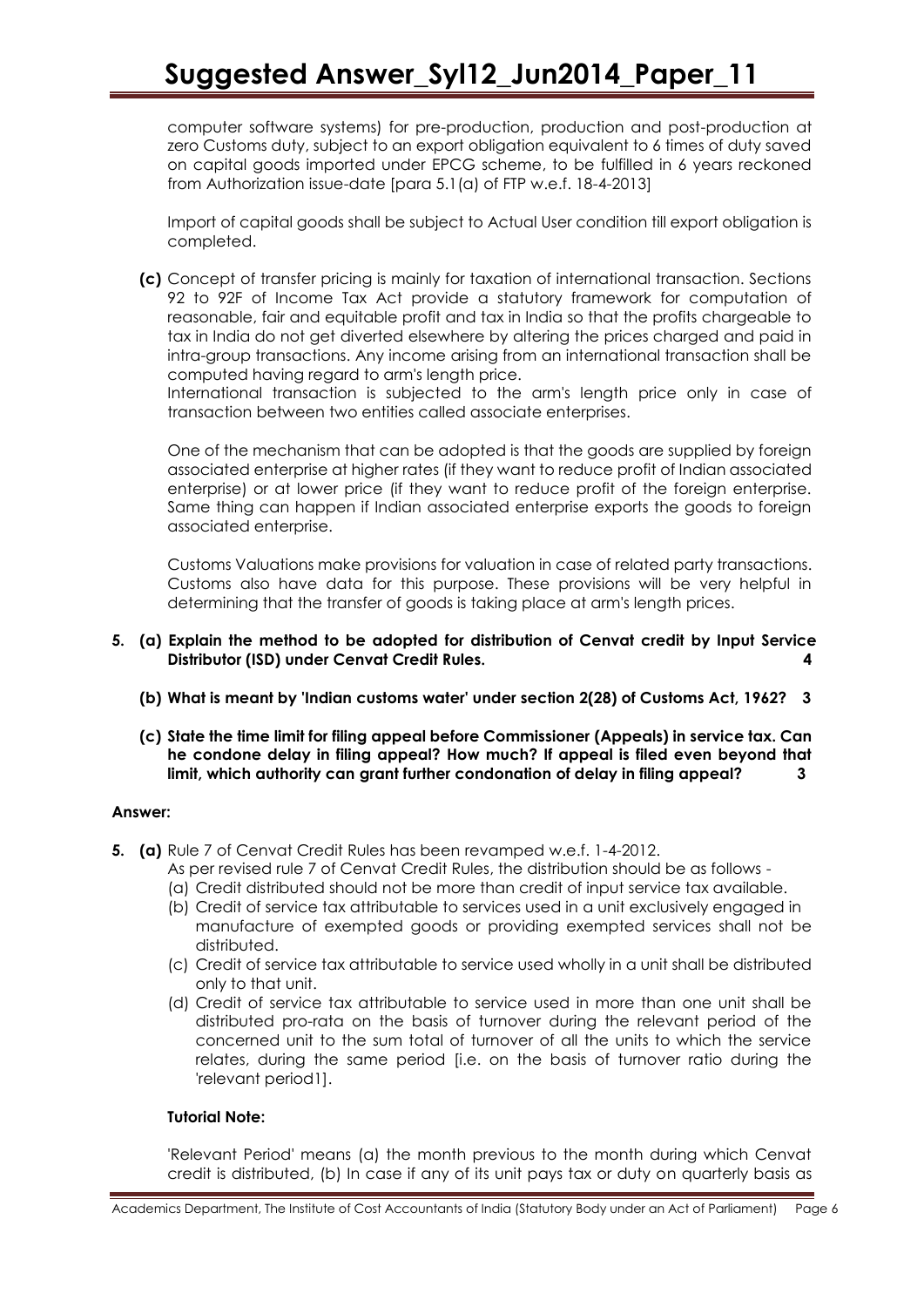provided in rule 6 of Service Tax Rules, 1994 or rule 8 of Central Excise Rules, 2002 then the relevant period shall be the quarter previous to the quarter during which the CENVAT credit is distributed (c) In case of an assessee who does not have any total turnover in the said period, the input service distributor shall distribute any credit only after the end of such relevant period wherein the total turnover of its units is available - Explanation 3 to rule 7 of Cenvat Credit Rules inserted w.e.f. 1-7-2012.

Thus, if Cenvat Credit for July 2012 is distributed in August 2012, the turnover for July 2012 should be considered.

**(b)** As per section 2(28) of Customs Act, 'Indian Customs Waters' means the waters extending into the sea up to the limit of contiguous zone of India under section 5 of the Territorial Waters, Continental Shelf, Exclusive Economic Zone and other Maritime Zones Act, 1976, and includes any bay, gulf, harbour, creek or tidal river.

As per provisions of that Act, contiguous zone of India comes immediately after territorial waters. The outer limit of contiguous zone is 24 nautical miles from the nearest point of base line. Thus, area beyond 12 nautical miles and upto 24 nautical miles is "contiguous zone of India.

Thus, 'Indian Customs Waters' extend upto 12 nautical miles beyond territorial waters. The significance of the definition is that powers of customs officers extend upto 12 nautical miles beyond territorial waters.

- **(c)** The time limit for filing appeal before Commissioner (Appeals) is two months from date of receipt of order of adjudicating authority, as per section 85(3A) of Finance Act, 1994. The Commissioner (Appeals) can condone delay upto one month. This limit cannot be further increased and further condonation cannot be granted by any other authority also.
- **6. (a) '3C' is a firm of consulting engineers. The value of services provided by them during 2012-13 was ₹ forty five lakhs. They raised a bill dated January 25, 2014 for ₹ 1,12,360 (inclusive of service tax at 12.36%). The client made part payment of** ` **56,180 on 4th February, 2014. How much service tax should be paid by '3C'? What would be the due date of payment of service tax? Will there be any change in your answer if value of services provided by them during 2012 -13 was** ` **60 lakhs? 5**
	- **(b) Which dealers are not eligible to opt for composition scheme under Vat regime? 5**

### **Answer:**

**6. (a)** Since turnover of 3C was less than 50 lakhs in 2012-13, they can pay service tax on receipt basis. They received an amount of  $\overline{5}56,180$  on 4-2-2014. By making back calculations, the service tax amount is  $\bar{\mathfrak{e}}$ ,180. [56,180 x 12.36/112.36] The amount is payable on 31-3-2014.

If their turnover during 2012-13 was ₹60 lakhs, they are liable to pay service tax on accrual basis i.e. billing basis. Hence, they are liable to pay service tax on 12,360 [1,12,360 x 12.36/112.36]. This service tax is payable before 31-03-2014. Since 3C is a partnership firm, they are required to pay service tax on quarterly basis.

**(b)** Small dealers having gross turnover exceeding ₹5 lakhs but upto ₹50 lakhs have option of composition scheme. They will have to pay a small percentage of gross turnover.

They will not be entitled to any input tax credit Following dealers are not eligible for composition scheme -

Academics Department, The Institute of Cost Accountants of India (Statutory Body under an Act of Parliament) Page 7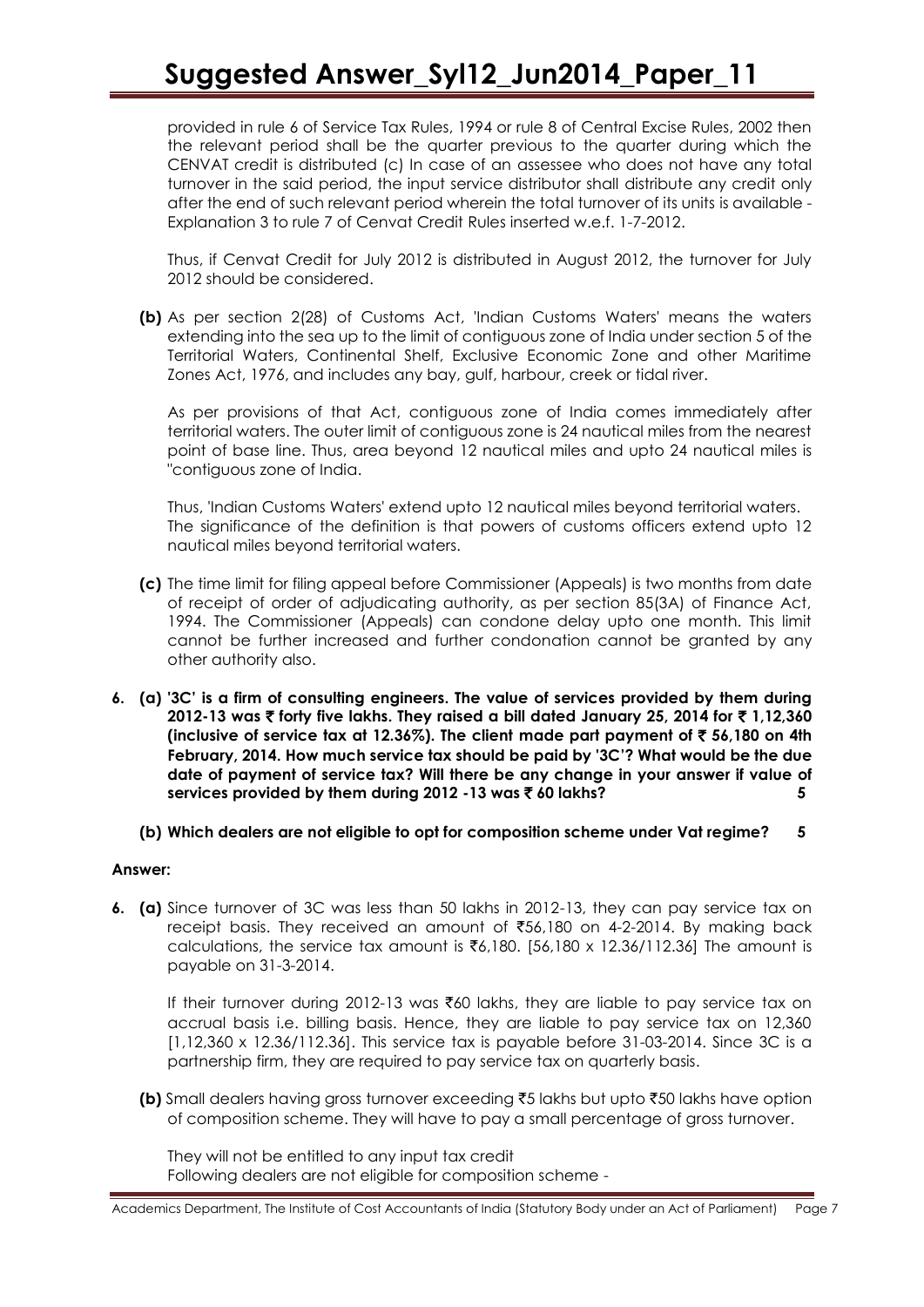- (i) Dealers who make inter-state purchases
- (ii) Dealers who make inter-state sales
- (iii) Dealers who import the goods and then sale in India
- (iv) Dealers who stock transfer goods outside the State
- (v) Dealers who export the goods
- (vi) Dealers who want to show Vat in their Invoice.
- (vii) Dealers whose turnover exceeds  $\bar{x}50$  lakhs.
- **7. (a) Compute assessable value and excise duty payable under Central Excise Act, 1944 in respect of following transactions during March 2014:** 
	- **(i) Opening stock - Nil. Production - 2,000 units in March, 2014**
	- **(ii) Quantity sold - 450 units @** ` **200 per unit on 5.3.2004 and 650 units @** ` **190 per unit on 15.3.2014 (exclusive of excise duty and Vat)**
	- **(iii) Free Samples cleared on 17.3.2014 - 50 units**
	- **(iv) Balance in stock on 31.3.2014 - 850 units**
	- **(v) Cost of production –** ` **100 per unit.**

**General rate of excise duty is applicable without any exemption. What is due date of payment of excise duty? 4**

- **(b) In what circumstances safeguard duty can be imposed by Central Government? 3**
- **(c) Briefly explain provisions relating to 'educational service' covered under the negative list of services. 3**

#### **Answer:**

**7. (a)** In case of samples, excise duty is payable on the basis of price of similar goods. As per rule 4 of Central Excise Valuation Rules, value of such goods sold by assessee at any other time nearest to the time of removal is required to be considered. Hence, samples have to be valued  $\mathcal{Q} \bar{\tau}$  190 per unit. Cost of production is not relevant.

Hence, total value is as follows - (a) 450 units x  $\overline{200}$  = 90, 000 (b) 650 units x  $\overline{2190}$  = 1,23,500 (c) 50 units x 190 = 9,500. Total value - ₹2,23,000. General excise duty rate is 12.36%. Hence, total excise duty payable is  $\overline{27,562.80}$ . The due date of payment of duty is 31-3-2014.

**(b)** Central Government is empowered to impose 'safeguard duty' on specified imported goods if Central Government is satisfied that the goods are being imported in large quantities and under such conditions that they are causing or threatening to cause serious injury to domestic industry. Such duty is permissible under WTO agreement. The only condition under WTO is that it should not discriminate between imports from different countries having Most Favoured Nation (MFN) status.

Safeguard duty is a step in providing a need based protection to domestic industry for a limited period, with ultimate objective of restoring free and fair competition. Safeguard duty is targeted at remedying or preventing serious injury to domestic industry with a view to making it competitive and to enable it to stand on its own. Government has to conduct an enquiry and then issue a notification.

**(c)** Following service is in negative list - Services by way of— (i) pre-school education and education up to higher secondary school or equivalent (ii) education as a part of a curriculum for obtaining a qualification recognised by any law for the time being in force (iii) education as a part of an approved vocational education course.

["Approved vocational education course" means,— (i) a course run by an industrial training institute or an industrial training centre affiliated to the National Council for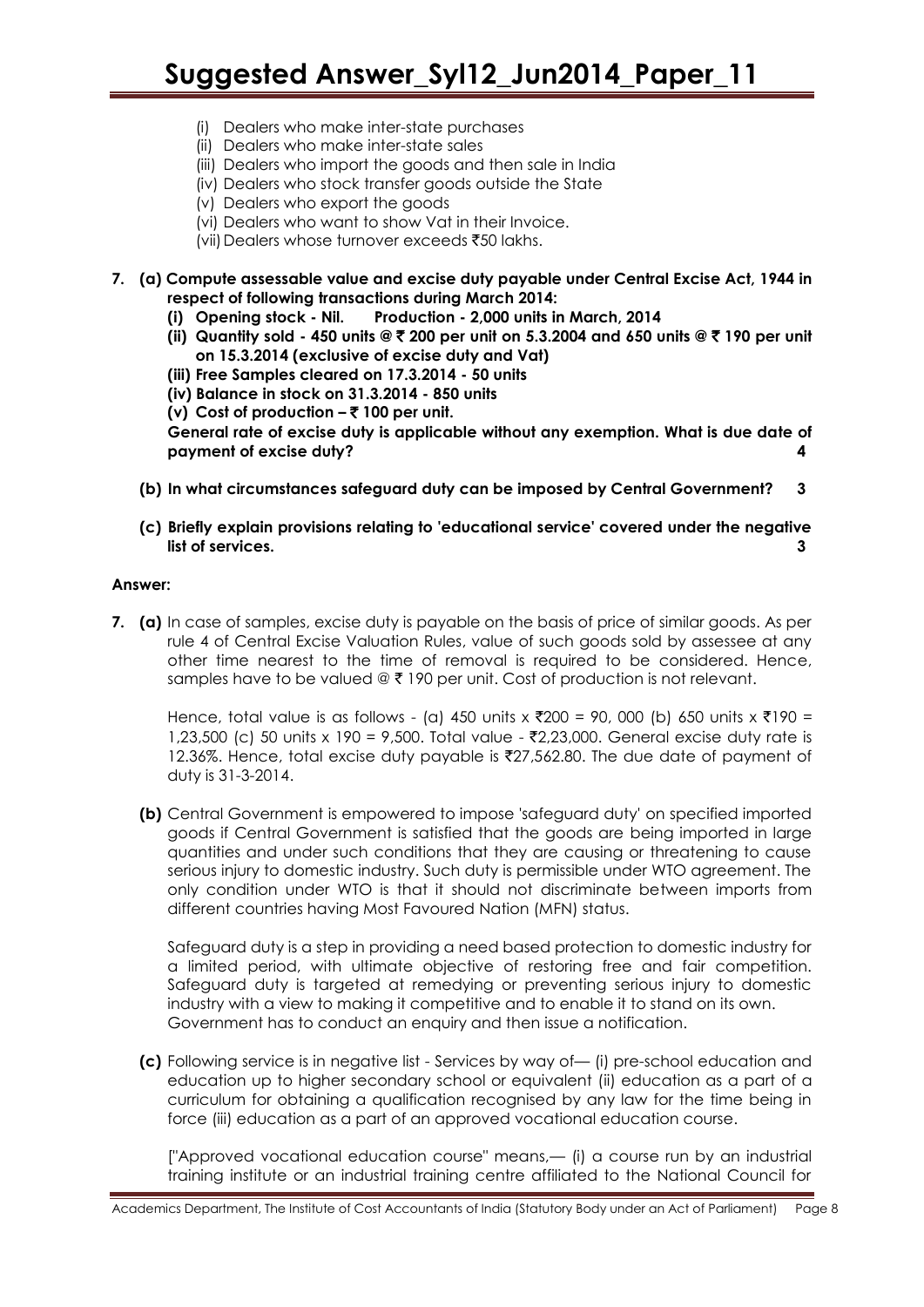Vocational Training or State Council for Vocational Training offering courses in designated trades notified under the Apprentices Act, 1961 (52 of 1961); or (ii) a Modular Employable Skill Course, approved by the National Council of Vocational Training run by a person registered with the Directorate General of Employment and Training, Union Ministry of Labour and Employment.]

**8. (a) A dealer purchased goods within Maharashtra for** ` **10,00,000 during 2013-14. He paid State Vat @ 5%. The dealer sold the goods in inter-state sale for** ` **12,50,000 against C form. Can the dealer claim any refund? How much? What is the condition? 3**

| (b) Explain provisions relating to service tax on restaurant service. |  |
|-----------------------------------------------------------------------|--|
|-----------------------------------------------------------------------|--|

# **(c) What is meant by export of service? 3**

# **Answer:**

- **8.** (a) The tax paid on purchases is  $\bar{\tau}$  50,000 (5% of  $\bar{\tau}$  10,00,000). This is input tax credit available to the dealer. CST paid on inter-state sale is  $\bar{\tau}$  25,000. Thus, he has excess Vat credit of  $\bar{\tau}$  25,000. He can claim refund of this amount, if he cannot utilise the excess credit for his sale within the State.
	- **(b)** Service tax provisions apply to restaurants air conditioned or having central air-heating in any part of establishment.

The restaurants with AC/central heating and bar are required to pay service tax on 40% amount. They can avail Cenvat credit of input services, capital goods and input goods other than food items.

However, services provided in relation to serving of food or beverages by a canteen maintained in factory covered under Factories Act having facility of air conditioning or central air heating at any time during the year is exempt from service tax.

**(c)** Rule 6A of Service Tax Rules, as inserted w.e.f. 1-7-2012 states as follows -

The provision of any service provided or agreed to be provided shall be treated as export of service when-

- (a) the provider of service is located in the taxable territory,
- (b) the recipient of service is located outside India,
- (c) the service is not a service specified in the section 66D of the Finance Act,1994,
- (d) the place of provision of the service is outside India,
- (e) the payment for such service has been received by the provider of service in convertible foreign exchange, and
- (f) the provider of service and recipient of service are not merely establishments of a distinct person in accordance with item (b) of Explanation 3 of clause (44) of section 65B of the Act.
- **9. (a) Assessee imported certain items from USA and the CIF value is** ` **70,000. The imported items are in a package containing 500 individual packages with RSP (Retail Sale Price) of** ` **200 per package. The items of import are subject to valuation under section 4A of Central Excise Act, 1944 based on RSP with an abatement of 30% on the RSP for purpose of duty. The rate of excise duty is 12% ad valorem and education cess as applicable. The items are subject to basic customs duty at 10%. Calculate the additional duty of customs (CVD) under section 3(a) of the Customs Tariff Act, 1975. 4**
	- **(b) P Ltd. of Mumbai has provided service of beautification of a flat located in Mumbai. The flat belongs to a person who is resident of Kashmir. What is the place of provision of service? Whether service tax will be payable by P Ltd.? Explain with reference to Place of Provision of Service Rules. 3**

Academics Department, The Institute of Cost Accountants of India (Statutory Body under an Act of Parliament) Page 9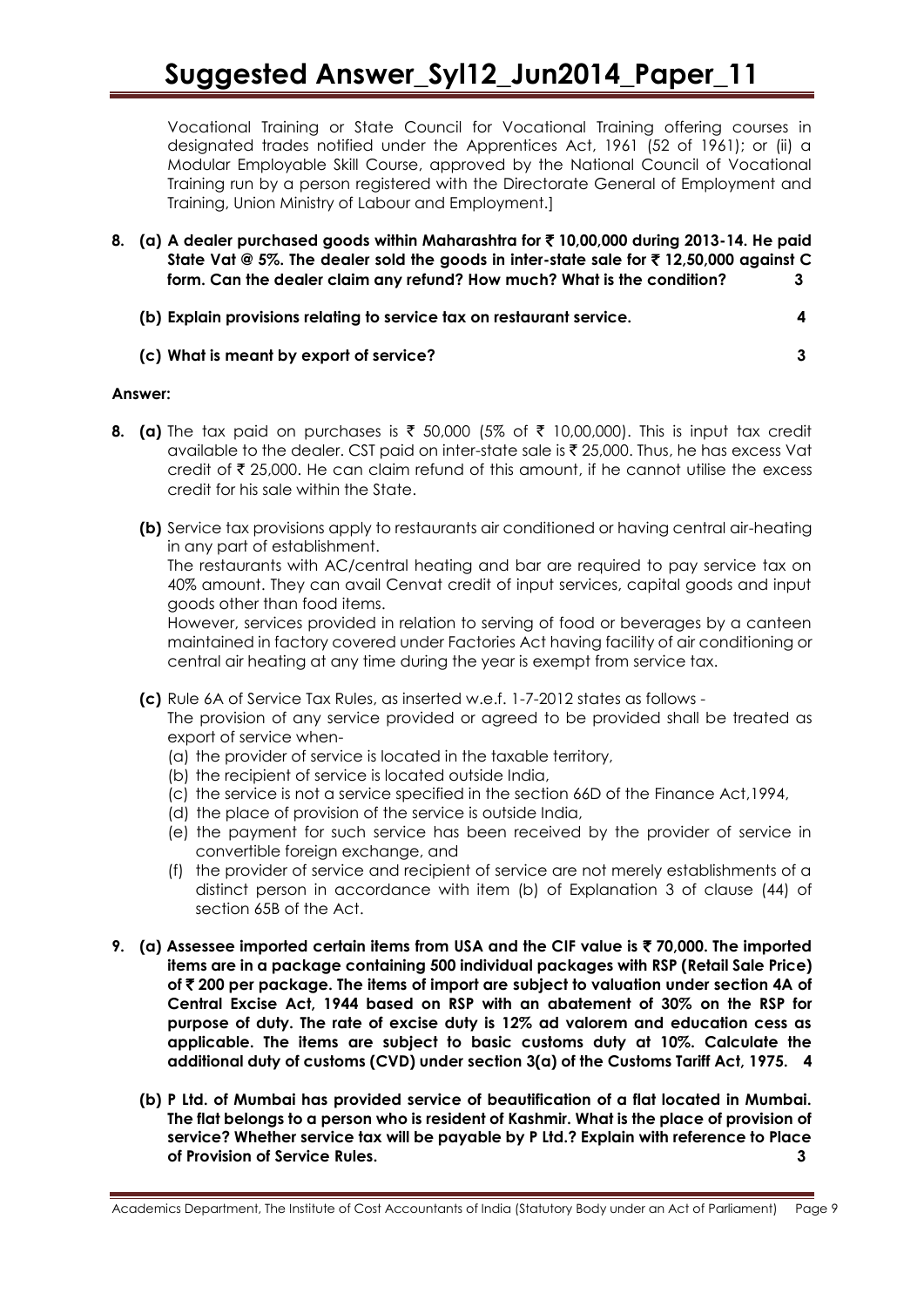## **(c) Enumerate transactions which are defined as 'deemed sale of goods' under Constitutional provisions. 3**

#### **Answer:**

- **9. (a)** If the product is covered under MRP valuation provisions, CVD is payable on the basis of RSP (MRP). In this case, MRP is `200 and abatement of 30% is available. Hence, assessable value is ₹140 (70% of ₹200). CVD @ 12% of ₹140 = ₹16.80 per unit. Education cess and SAHE cess on CVD has been exempted. Hence, education cess is not payable.
	- **(b)** Even if the service recipient is located in Kashmir, the immovable property is located in taxable territory (i.e. India excluding J&K). Hence, as per rule 5 of Place of Provision of Services Rules,2012 the place of provision of service is taxable territory. Hence, P Ltd. will be liable to pay service tax @ 12.36%.
	- **(c)** As per Article 366(29A) of Constitution of India, 'following are deemed sale of goods
		- (a) a tax on the transfer, otherwise than in pursuance of a contract, of property in any goods for cash, deferred payment or other valuable consideration;
		- (b) a tax on the transfer of property in goods (whether as goods or in some other form) involved in the execution of a works contract;
		- (c) a tax on the delivery of goods on hire-purchase or any system of payment by installments;
		- (d) a tax on the transfer of the right to use any goods for any purpose (whether or not for a specified period) for cash, deferred payment or other valuable consideration;
		- (e) a tax on supply of goods by any un-incorporated association or body of persons to a member thereof for cash, deferred payment or other valuable consideration;
		- (f) a tax on supply, by way of or as part of any service or in any manner whatsoever, of goods, being food or any other article for human consumption or any drink (whether or not intoxicating), where such supply or service, is for cash, deferred payment or other valuable consideration.

### **10. (a) State whether Cenvat credit can be availed on the following input services:**

- **(i) Works contact service relating to construction of factory building;**
- **(ii) Goods transport service for inputs;**
- **(iii) Sales promotion expenses;**
- **(iv) Rent-a-cab service utilised to carry employees from home to factory and back. 4**
- **(b) Following particulars are available in respect of certain goods imported into India by air -**

**FOB Price - US\$ 30,000. Exchange rate notified by RBI 1 USD =** ` **60.70. Exchange rate notified by CBE&C- 1 USD =** ` **60.90. Compute the assessable value of goods as per Customs Act, 1962. The importer is unable to give details of freight and insurance expenses. 4**

**(c) Write a note on 'penultimate sale' under Central Sales tax Act. 2**

### **Answer:**

- **10. (a)** The eligibility of Cenvat is as follows (i) Not eligible as excluded from definition of input service (ii) Eligible as specified in definition of input service (iii) Eligible as specified in definition of input service (iv) Not eligible as excluded from definition of input service.
	- **(b)** If air freight is not available, it should be taken as 20% FOB value i.e. 6,000 US dollars.

Academics Department, The Institute of Cost Accountants of India (Statutory Body under an Act of Parliament) Page 10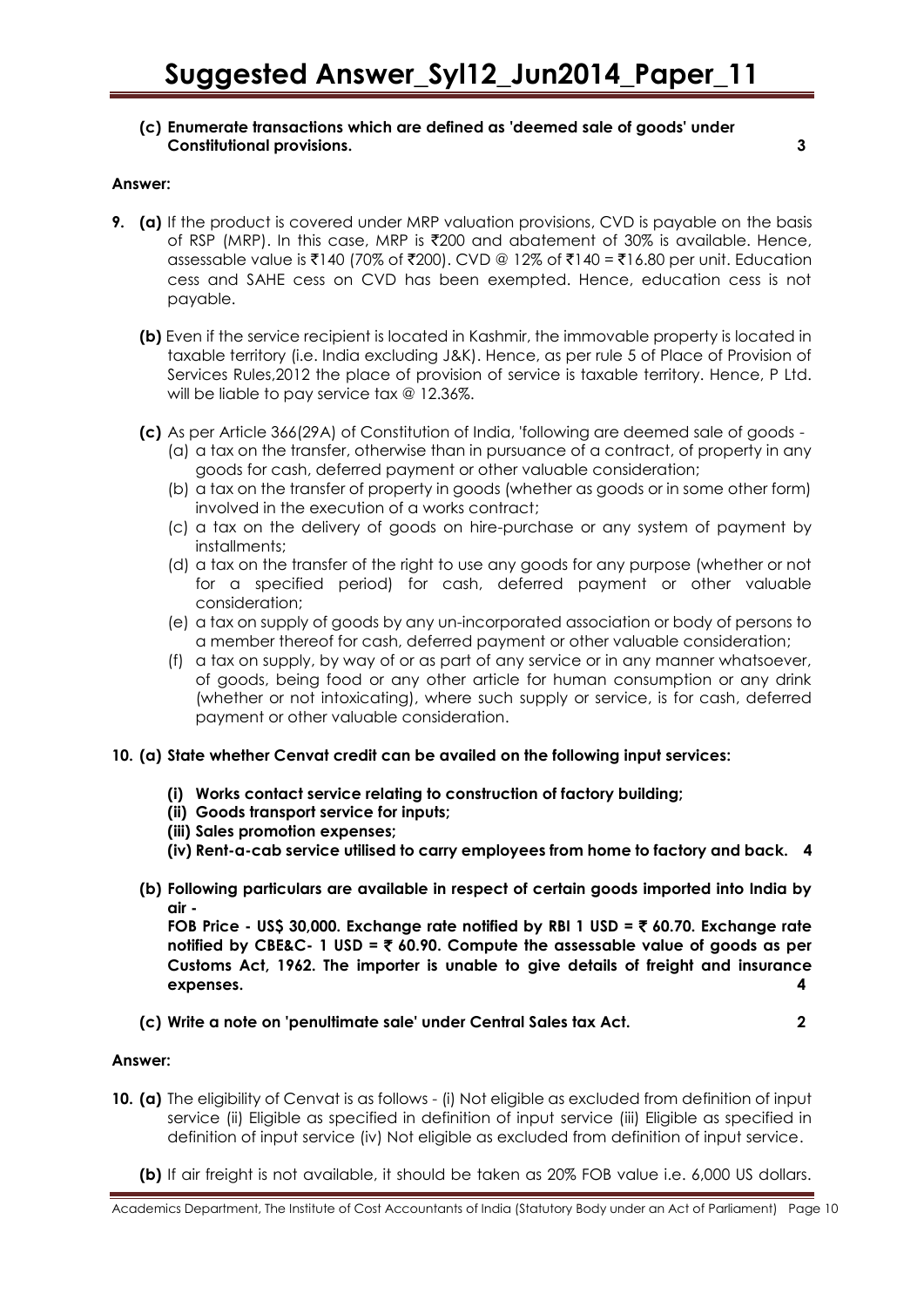Insurance is to be taken as 1.125% of FOB price i.e. 337.5 US dollars. Hence, CIF price is USD 36,337.5. Add landing charges @ 1% of CIF i.e. 363.375. Hence assessable value is USD 36,700.875.

The relevant exchange rate is 1 USD = ₹ 60.90. Hence, assessable value is ₹ 22,35,083.29 rounded to  $\bar{\tau}$  22,35,083.

# **Alternatively Answer:**

If air freight is not available, it should be taken as 20% FOB value i.e. 6,000 US dollars. Insurance is to be taken as 1.125% of FOB price i.e. 337.5 US dollars. Hence, CIF price (in USD) is USD 36,337.5. The relevant exchange rate is 1 USD =  $\bar{\tau}$  60.90. Hence, CIF price (in ₹) is ₹ 22,12,953.75. Add landing charges @ 1% of CIF i.e. ₹ 22,129.54. Hence, assessable value is  $\bar{\tau}$  22,35,083.29 rounded to  $\bar{\tau}$  22,35,083.

**(c)** In some cases, a manufacturer supplies goods to final exporter (termed as merchant exporter), who then actually exports the goods. This is indirect export by the manufacturer. The sale made by manufacturer to the exporter is termed as penultimate sale.

Such penultimate sale, i.e. sale preceding the sale occasioning export is also deemed to be in the course of export under section 5(3) of CST Act and is exempt from sales tax.

The merchant exporter is required to issue H form to the manufacturer to establish that the sale is in the course of export and is exempt.

- **11. (a) Speedway Works Ltd. have carried out following works which are liable to sales tax as it is works contract involving transfer of property in goods during the course of performance of work. You are required to calculate value of the service and the service tax payable from the following particulars:**
	- **(i) New construction of work –** ` **5 lakhs;**
	- **(ii) Supply, erection and commissioning of new plant and machinery –** ` **150 lakhs;**
	- **(iii) Repairs and maintenance of immovable property –** ` **3 lakhs.**
	- **These amounts are excluding service tax and Vat. 4**

**(b) Explain purpose of Advance Authorisation under Foreign Trade Policy. 4**

### **(c) Distinguish between yellow bill of entry and green bill of entry under Customs Act. 2**

### **Answer:**

- **11. (a)** The service tax will be payable on following value
	- (i) New construction work on 40% of ₹ 5,00,000 i.e.  $\bar{\tau}$ 2,00,000
	- (ii) Supply, erection and commissioning of new plant and machinery on 40% of ₹150,00,000 lakhs i.e. ₹60,00,000
	- (iii) Repairs and maintenance of immovable property on 60% of  $\bar{\bar{\tau}}$ 3,00,000 i.e. `1,80,000.

Hence total value (i) + (ii) + (iii) = ₹63,80,000.

Service  $\text{tax} \textcircled{a} 12.36\%$  of ₹63,80,000 = 7,88,568.

**(b)** Inputs required to manufacture export products can be imported without payment of customs duty under Advance Authorisation.

Advance Authorisation can be granted to merchant exporter or manufacturer exporter to import inputs, fuel, oil and catalysts. Since the raw materials can be imported before exports of final products, the Authorisation issued for this purpose is called 'advance Authorisation'.

Academics Department, The Institute of Cost Accountants of India (Statutory Body under an Act of Parliament) Page 11